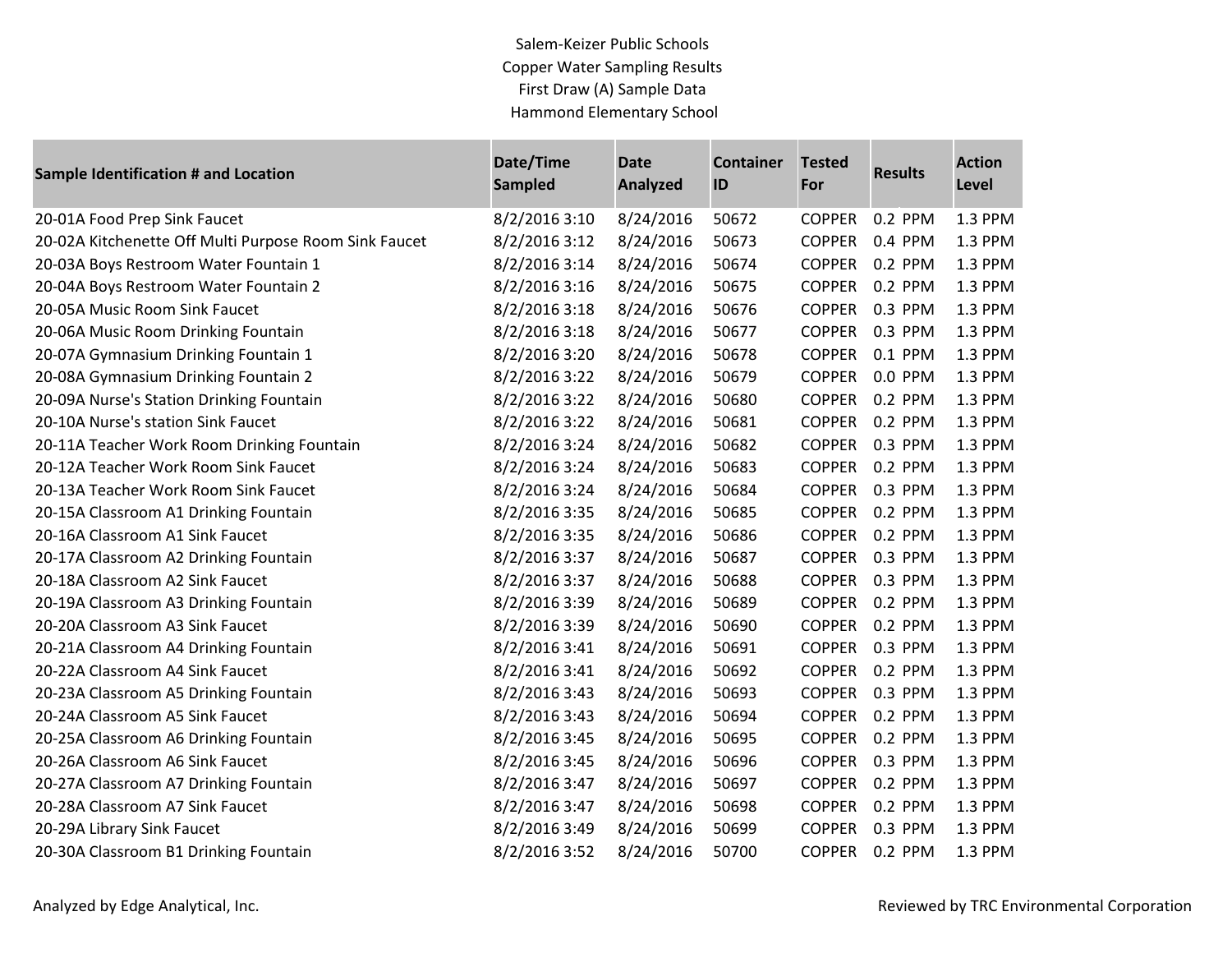Salem-Keizer Public Schools Copper Water Sampling Results First Draw (A) Sample Data Hammond Elementary School

| <b>Sample Identification # and Location</b>    | Date/Time<br><b>Sampled</b> | <b>Date</b><br><b>Analyzed</b> | <b>Container</b><br>ID | <b>Tested</b><br>For | <b>Results</b> | <b>Action</b><br>Level |
|------------------------------------------------|-----------------------------|--------------------------------|------------------------|----------------------|----------------|------------------------|
| 20-31A Classroom B1 Sink Faucet                | 8/2/2016 3:52               | 8/24/2016                      | 50701                  | <b>COPPER</b>        | 0.2 PPM        | 1.3 PPM                |
| 20-32A Classroom B2 Drinking Fountain          | 8/2/2016 3:54               | 8/24/2016                      | 50702                  | <b>COPPER</b>        | 0.3 PPM        | 1.3 PPM                |
| 20-33A Classroom B2 Sink Faucet                | 8/2/2016 3:54               | 8/24/2016                      | 50703                  | <b>COPPER</b>        | 0.3 PPM        | 1.3 PPM                |
| 20-34A Classroom B3 Drinking Fountain          | 8/2/2016 3:56               | 8/24/2016                      | 50704                  | <b>COPPER</b>        | 0.2 PPM        | 1.3 PPM                |
| 20-35A Classroom B3 Sink Faucet                | 8/2/2016 3:56               | 8/24/2016                      | 50705                  | <b>COPPER</b>        | 0.2 PPM        | 1.3 PPM                |
| 20-36A Classroom B4 Drinking Fountain          | 8/2/2016 3:58               | 8/24/2016                      | 50706                  | <b>COPPER</b>        | 0.2 PPM        | 1.3 PPM                |
| 20-37A Classroom B4 Sink Faucet                | 8/2/2016 3:58               | 8/24/2016                      | 50707                  | <b>COPPER</b>        | 0.2 PPM        | 1.3 PPM                |
| 20-38A Classroom B5 Drinking Fountain          | 8/2/2016 4:00               | 8/24/2016                      | 50708                  | <b>COPPER</b>        | 0.2 PPM        | 1.3 PPM                |
| 20-39A Classroom B5 Sink Faucet                | 8/2/2016 4:00               | 8/24/2016                      | 50709                  | <b>COPPER</b>        | 0.2 PPM        | 1.3 PPM                |
| 20-40A Classroom B6 Drinking Fountain          | 8/2/2016 4:02               | 8/24/2016                      | 50710                  | <b>COPPER</b>        | 0.3 PPM        | 1.3 PPM                |
| 20-41A Classroom B6 Sink Faucet                | 8/2/2016 4:02               | 8/24/2016                      | 50711                  | <b>COPPER</b>        | 0.2 PPM        | 1.3 PPM                |
| 20-42A Classroom C1 Drinking Fountain          | 8/2/2016 4:05               | 8/24/2016                      | 50712                  | <b>COPPER</b>        | 0.2 PPM        | 1.3 PPM                |
| 20-43A Classroom C1 Sink Faucet                | 8/2/2016 4:05               | 8/24/2016                      | 50713                  | <b>COPPER</b>        | 0.2 PPM        | 1.3 PPM                |
| 20-44A Classroom C2 Drinking Fountain          | 8/2/2016 4:07               | 8/24/2016                      | 50714                  | <b>COPPER</b>        | 0.3 PPM        | 1.3 PPM                |
| 20-45A Classroom C2 Drinking Fountain          | 8/2/2016 4:07               | 8/24/2016                      | 50715                  | <b>COPPER</b>        | 0.3 PPM        | 1.3 PPM                |
| 20-46A Classroom C3 Sink Faucet                | 8/2/2016 4:09               | 8/24/2016                      | 50716                  | <b>COPPER</b>        | 0.2 PPM        | 1.3 PPM                |
| 20-47A Classroom C3 Drinking Fountain          | 8/2/2016 4:09               | 8/24/2016                      | 50717                  | <b>COPPER</b>        | 0.2 PPM        | 1.3 PPM                |
| 20-48A Classroom C4 Sink Faucet                | 8/2/2016 4:11               | 8/24/2016                      | 50718                  | <b>COPPER</b>        | 0.3 PPM        | 1.3 PPM                |
| 20-49A Classroom C4 Drinking Fountain          | 8/2/2016 4:11               | 8/24/2016                      | 50719                  | <b>COPPER</b>        | 0.3 PPM        | 1.3 PPM                |
| 20-50A Classroom C5 Sink Faucet                | 8/2/2016 4:13               | 8/24/2016                      | 50720                  | <b>COPPER</b>        | 0.2 PPM        | 1.3 PPM                |
| 20-51A Classroom C5 Drinking Fountain          | 8/2/2016 4:13               | 8/25/2016                      | 50721                  | <b>COPPER</b>        | 0.2 PPM        | 1.3 PPM                |
| 20-52A Classroom C6 Sink Faucet                | 8/2/2016 4:15               | 8/25/2016                      | 50722                  | <b>COPPER</b>        | 0.3 PPM        | 1.3 PPM                |
| 20-53A Classroom C6 Drinking Fountain          | 8/2/2016 4:15               | 8/25/2016                      | 50723                  | <b>COPPER</b>        | 0.3 PPM        | 1.3 PPM                |
| 20-54A Portable Classroom D1 Sink Faucet       | 8/2/2016 4:20               | 8/25/2016                      | 50724                  | <b>COPPER</b>        | 0.0 PPM        | 1.3 PPM                |
| 20-55A Portable Classroom D1 Drinking Fountain | 8/2/2016 4:20               | 8/25/2016                      | 50725                  | <b>COPPER</b>        | 0.1 PPM        | 1.3 PPM                |
| 20-56A Portable Classroom D2 Sink Faucet       | 8/2/2016 4:22               | 8/25/2016                      | 50726                  | <b>COPPER</b>        | 0.1 PPM        | 1.3 PPM                |
| 20-57A Portable Classroom D2 Drinking Fountain | 8/2/2016 4:22               | 8/25/2016                      | 50727                  | <b>COPPER</b>        | 0.1 PPM        | 1.3 PPM                |

EPA Action Level for Copper in Schools is 1.3 PPM